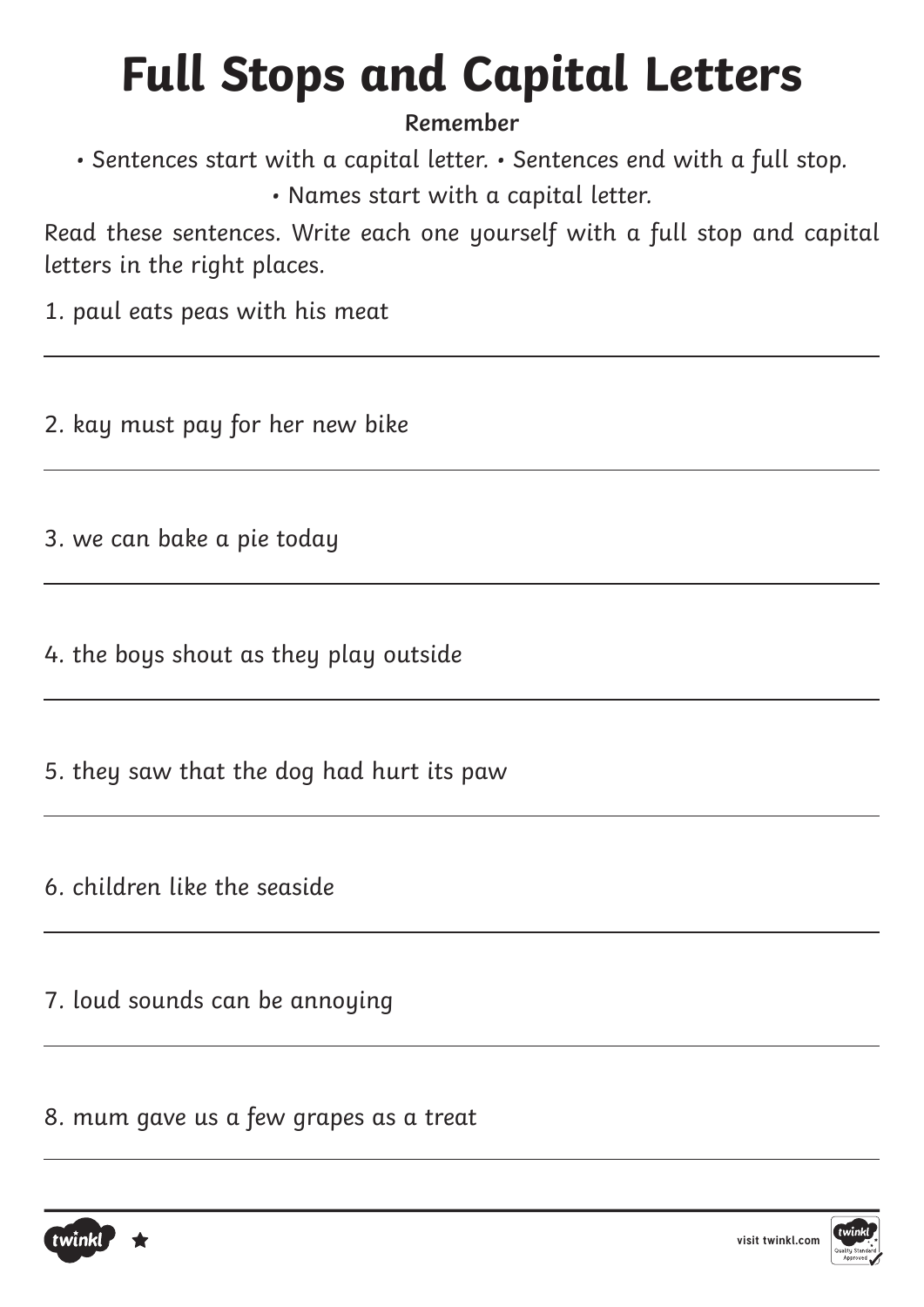### **In the Woods**

Read the sentences below. Can you spot the full stops and capital letters that are in the wrong places? Write the sentences out yourself with capital letters and full stops in the right places.

1. chris Found his Wallet in. the drawer

2. soup is A. healthy Kind of food

3. grown-ups Teach us at. school

4. snow and Rain are part of. our winter weather

5. you can See clowns at. a circus

6. we could. fly To africa on a Plane



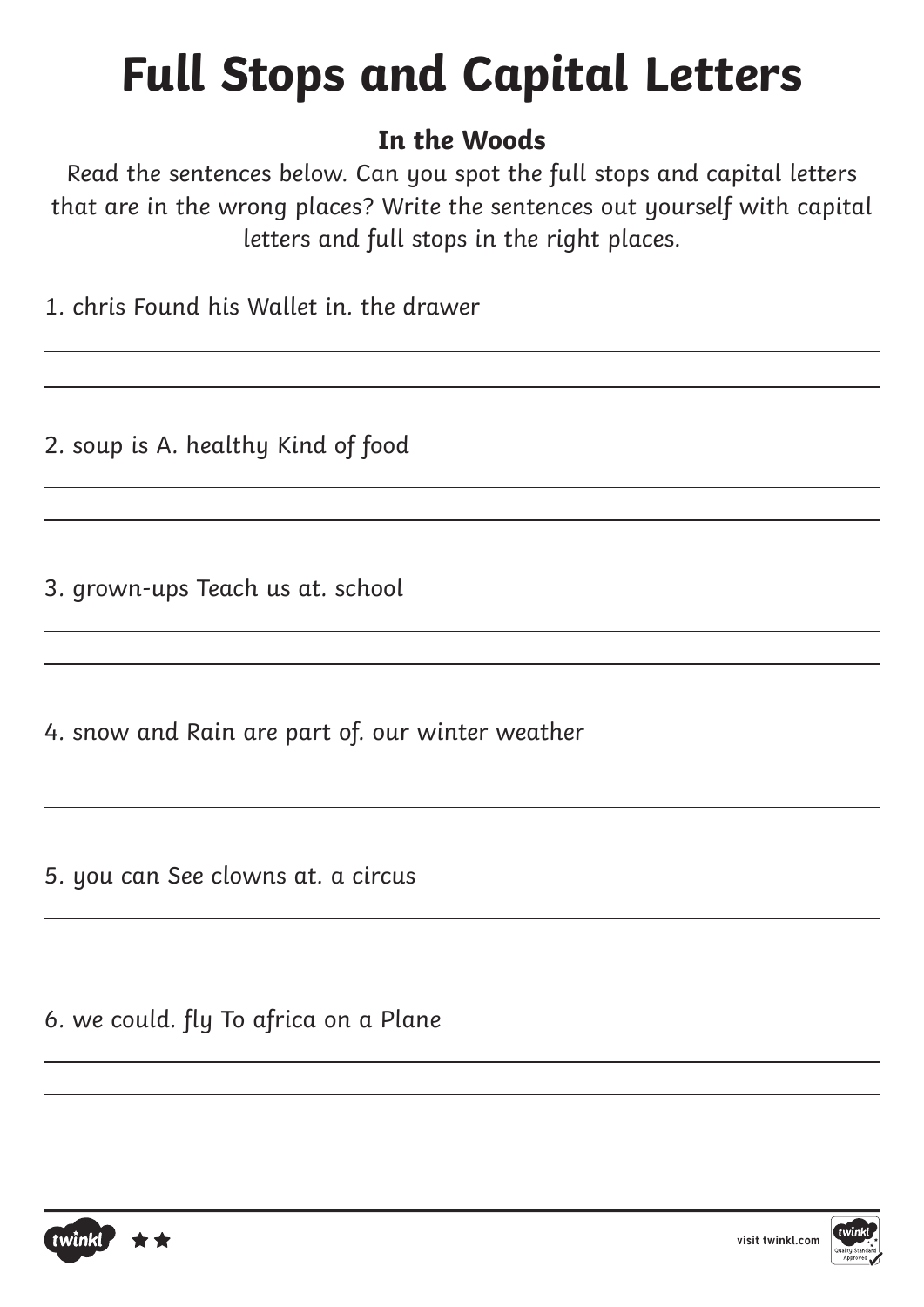7. the thief was. Kept in prison

8. we Can make. models. from card

9. cows And. sheep May graze in a meadow

10. the. puppy Was very playful







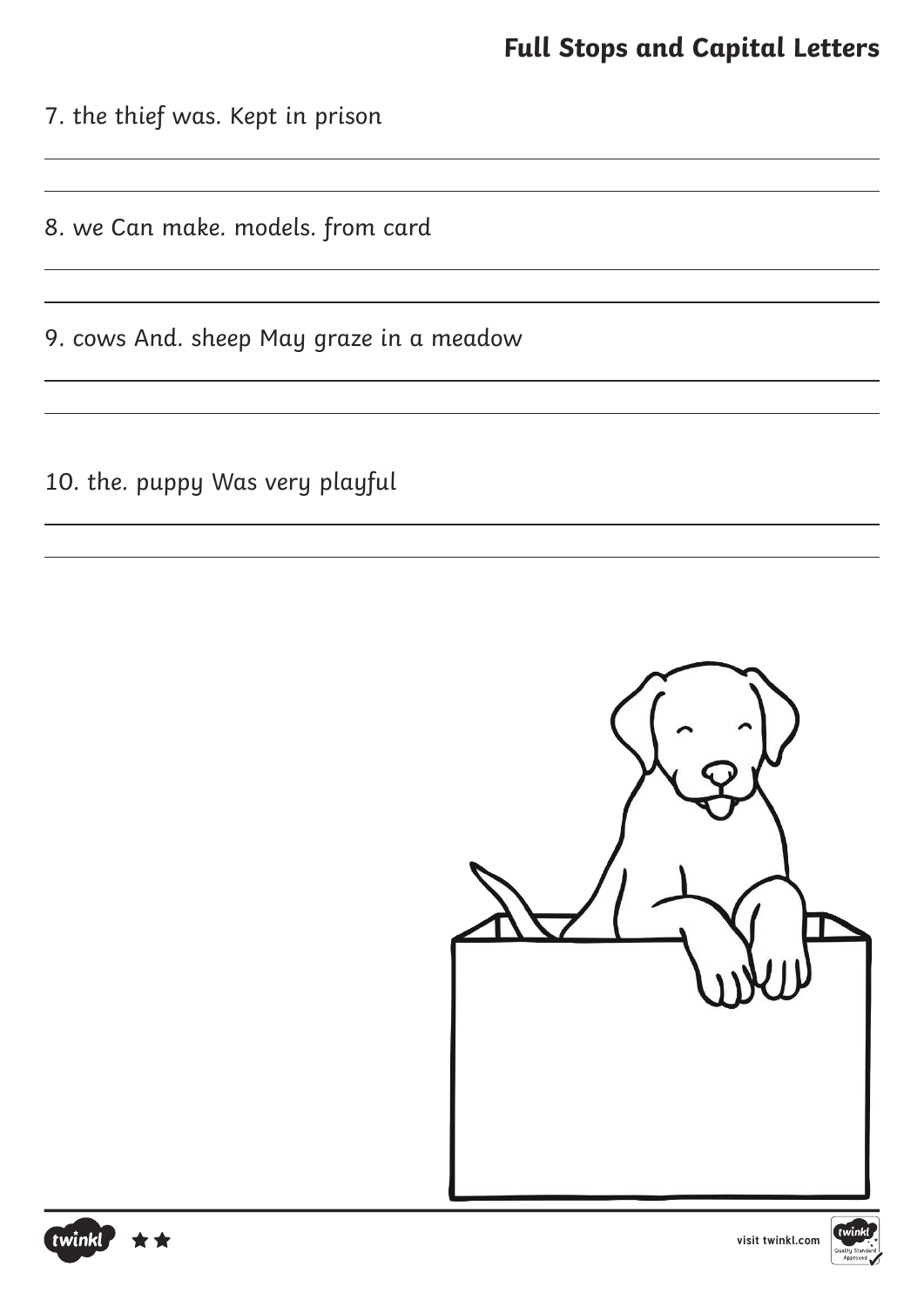### **The Old Pony**

**Read the piece of writing below. Think about when a sentence ends and when a new one begins. Write the sentences out yourself, adding in any full stops and capital letters that are needed. Can you add your own sentences to tell us what happened next in the story?**

joe, the old pony, was in his field he was so old and slow that nobody rode him anymore the wind was blowing he felt cold and lonely

just then, jazz and hal rode by on their bikes they were going home for tea they felt so sorry for old joe that they stopped to stroke him

at teatime they told dad about joe dad said he would help him after tea, dad went to the shed and got an old green coat and a thin rope jazz and hal got the end of a loaf of bread

dad and jazz and hal went back to joe's field quickly, dad put the old coat over joe's back and tied it on with rope in no time at all, joe was as warm as toast jazz and hal gave joe some of the loaf to eat



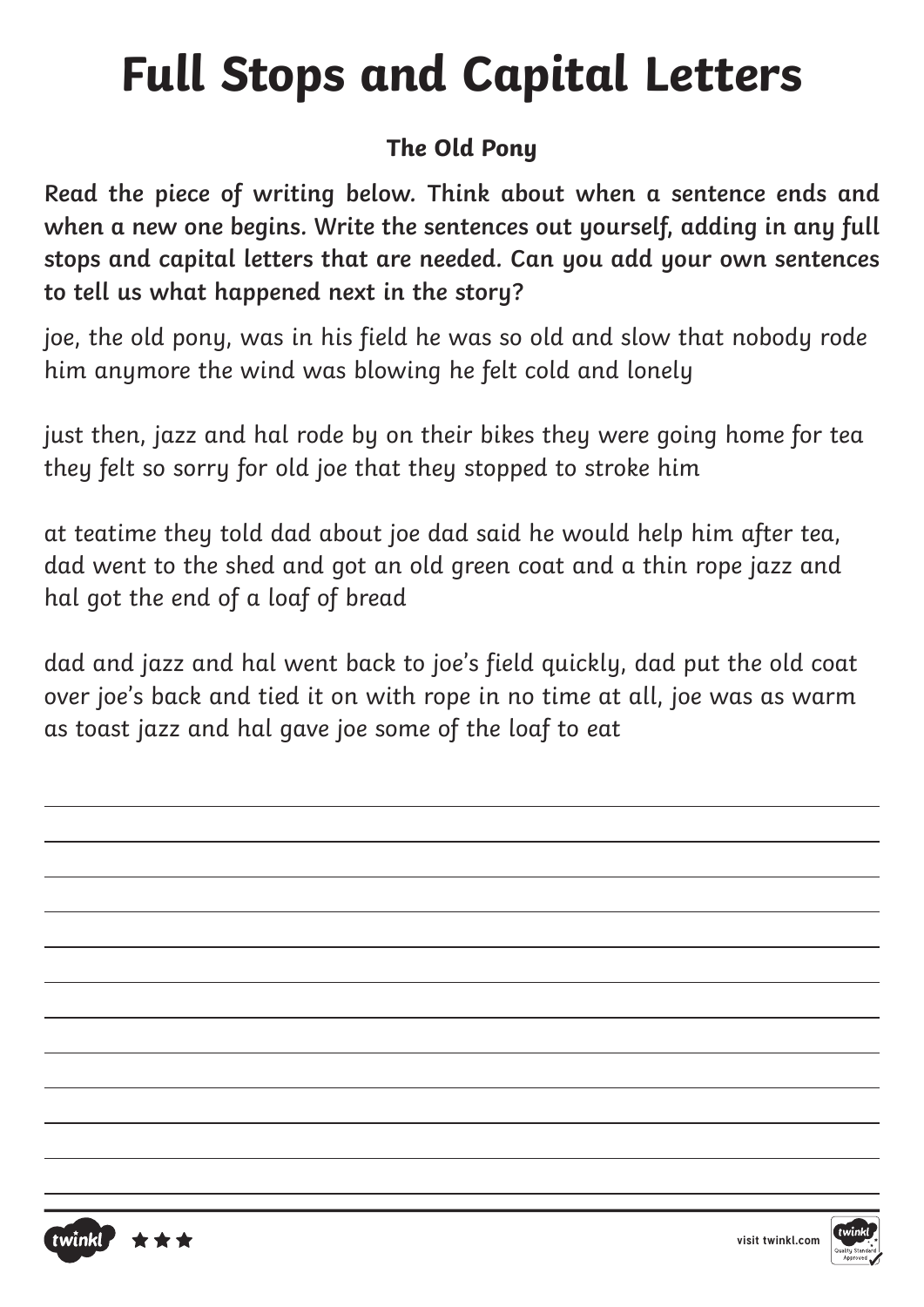|  |  |  | <b>Full Stops and Capital Letters</b> |  |
|--|--|--|---------------------------------------|--|
|--|--|--|---------------------------------------|--|





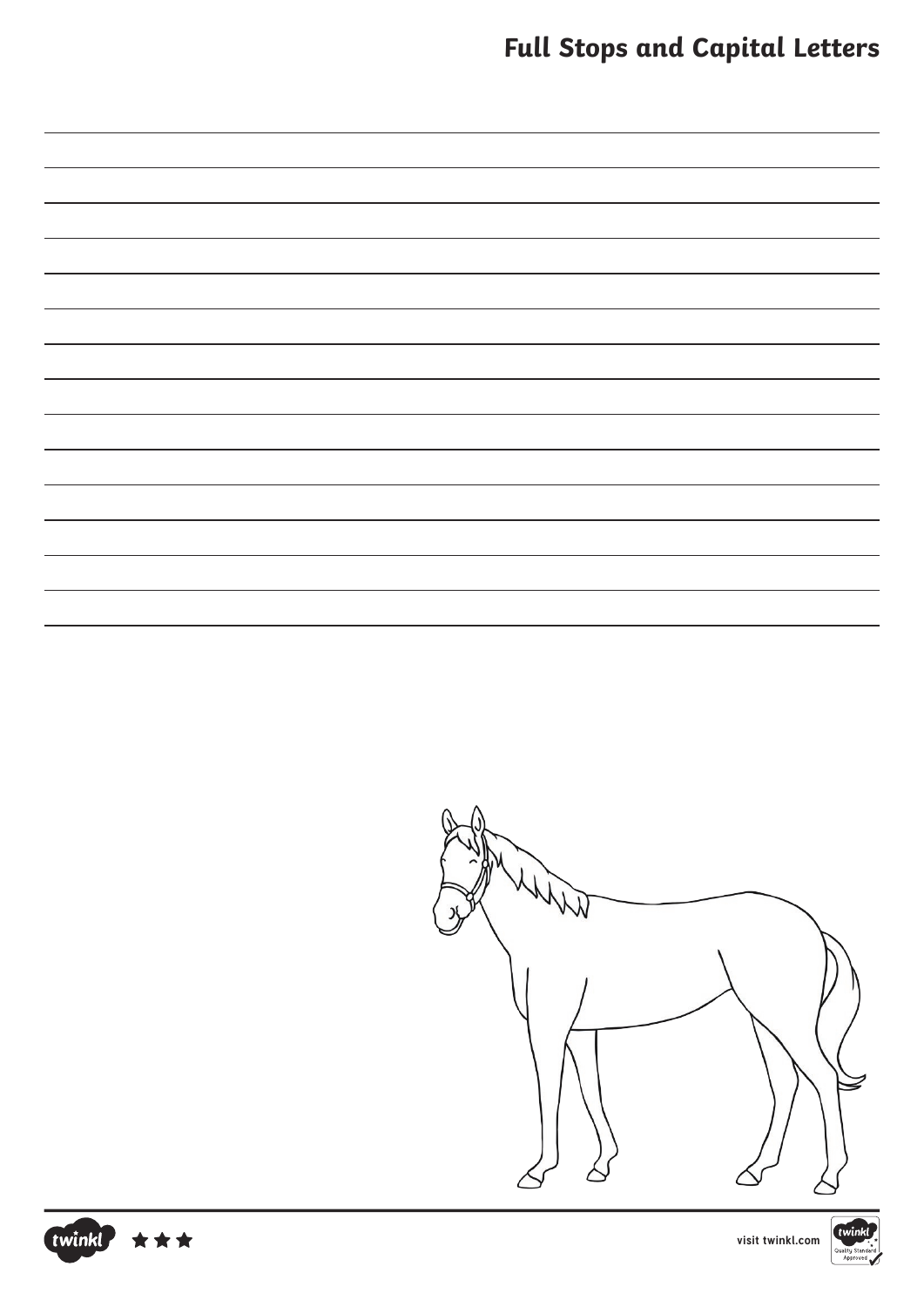# Full Stops and Capital Letters **Answer Sheet**

#### **Read these sentences. Write each one yourself with a full stop and capital letters in the right places.**

- 1. Paul eats peas with his meat.
- 2. Kay must pay for her new bike.
- 3. We can bake a pie today.
- 4. The boys shout as they play outside.
- 5. They saw that the dog had hurt its paw.
- 6. Children like the seaside.
- 7. Loud sounds can be annoying.
- 8. Mum gave us a few grapes as a treat.

#### **Read these sentences. Can you spot the full stops and capital letters that are the wrong places? Write the sentences out yourself with capital letters and full stops in the right places.**

- 1. Chris found his wallet in the drawer.
- 2. Soup is a healthy kind of food.
- 3. Grown-ups teach us at school.
- 4. Snow and rain are part of our winter weather.
- 5. You can see clowns at a circus.
- 6. We could fly to Africa in a plane.
- 7. The thief was kept in prison.
- 8. We can make models from card.
- 9. Cows and sheep may graze in a meadow.
- 10. The puppy was very playful.